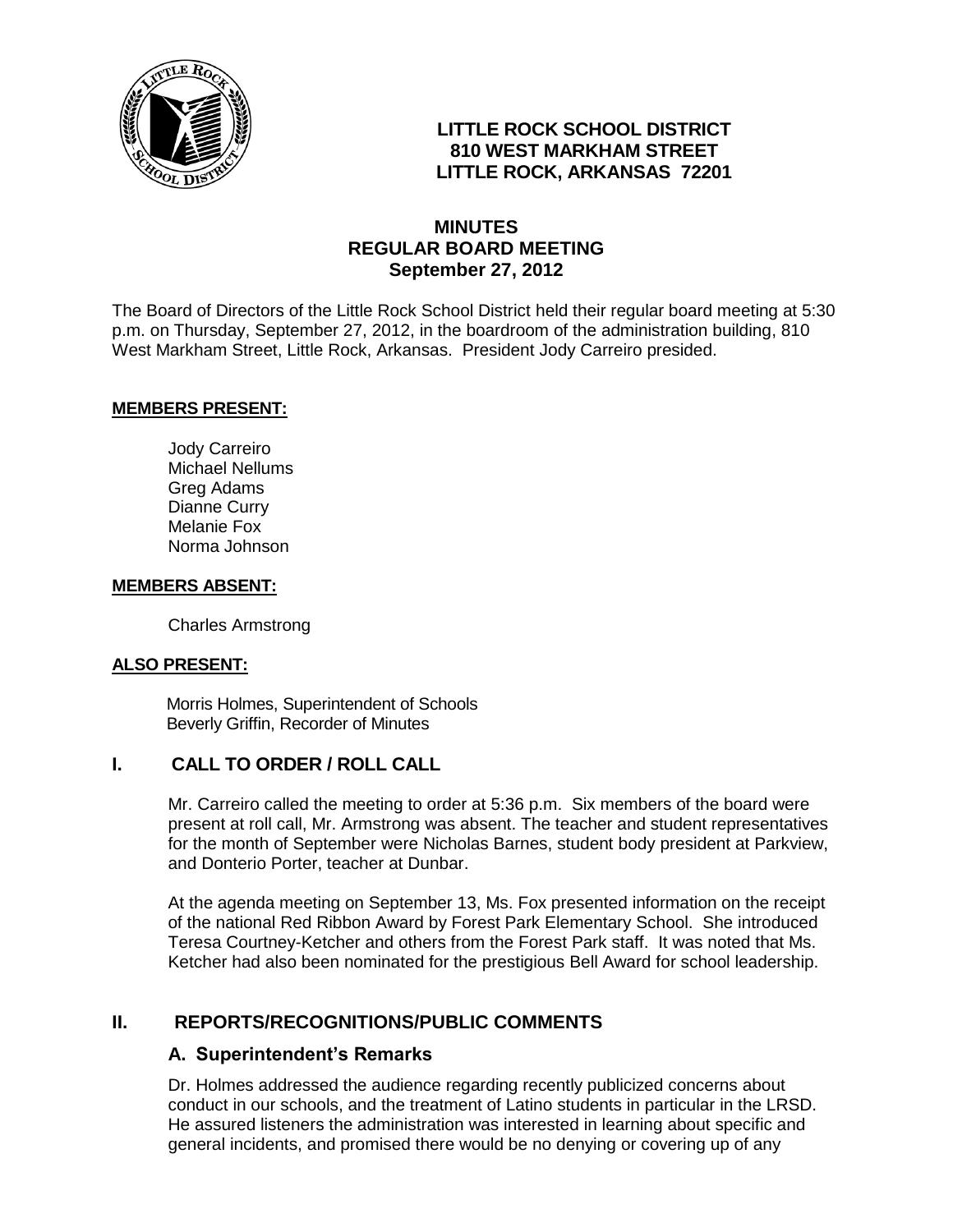incidents if they have occurred. He guaranteed appropriate investigations would take place and swift actions would be taken to ensure all students are safe in school. Dr. Holmes congratulated Ms. Ketcher and the staff at Forest Park on the receipt of the Blue Ribbon Award.

The superintendent also presented certificates of appreciation to the ex officio representatives to the board, Nicholas Barnes, student at Parkview Magnet High School, and Donterio Porter, teacher at Dunbar Magnet Middle School.

At the agenda meeting, Mr. Carreiro presented plaques to Mr. Armstrong and Ms. Fox in recognition of their years of service on the LRSD board. Both of them served two terms, six years on the board. Each of them also served one year as president of the board.

# **B. Remarks from Citizens**

Claudia Smith, Maria Marquez, Karen Swinton, Todd Ferguson, and Darryl Swinton, parents from Otter Creek Elementary, each took time to speak in support of their school and the needs they believe are not being met by the LRSD. Concerns included a lack of technology and a need for additional computers in the classrooms, upgrades to the Smartboard and wifi technology, the need for additional building and grounds security, a need for additional classroom space, playground renovation and additional parking. The speakers were very supportive of the principal and staff, and were proud of the high level of parental involvement. They invited the Board to visit their school to see firsthand what they believe are critical needs for the success of Otter Creek.

Drivers from First Student including Connie Lewis, Lashay Dixon, Willie Abson, and Retonia Miller, addressed the board regarding their concerns over the lack of leadership at First Student and their perception of a decline in safety practices in school bus transportation. They requested assistance from the board in ensuring safety both from the bus operations, and from the aspect of disciplining students who misbehave on the buses.

Tonya McMullen addressed the board regarding issues of bullying, which she reported had been ongoing since the first week of school. She reportedly had discussed the concerns with her elementary school principal and with Dr. Mitchell. Ms. McMullen accused the principal of allowing bullying and harassment, and she asked for the board's assistance.

# **C. Partners in Education**

At the agenda meeting on September 13, Ms. Milam presented a partnership between **Baseline Elementary**, represented by *Shara Hampton*, and **St. Mark's Episcopal Church**, represented by *Cathy Roberts*, leader of the church partnership team.

Ms. Fox moved to approve the new partnership. Ms. Curry seconded the motion, and it **carried unanimously**.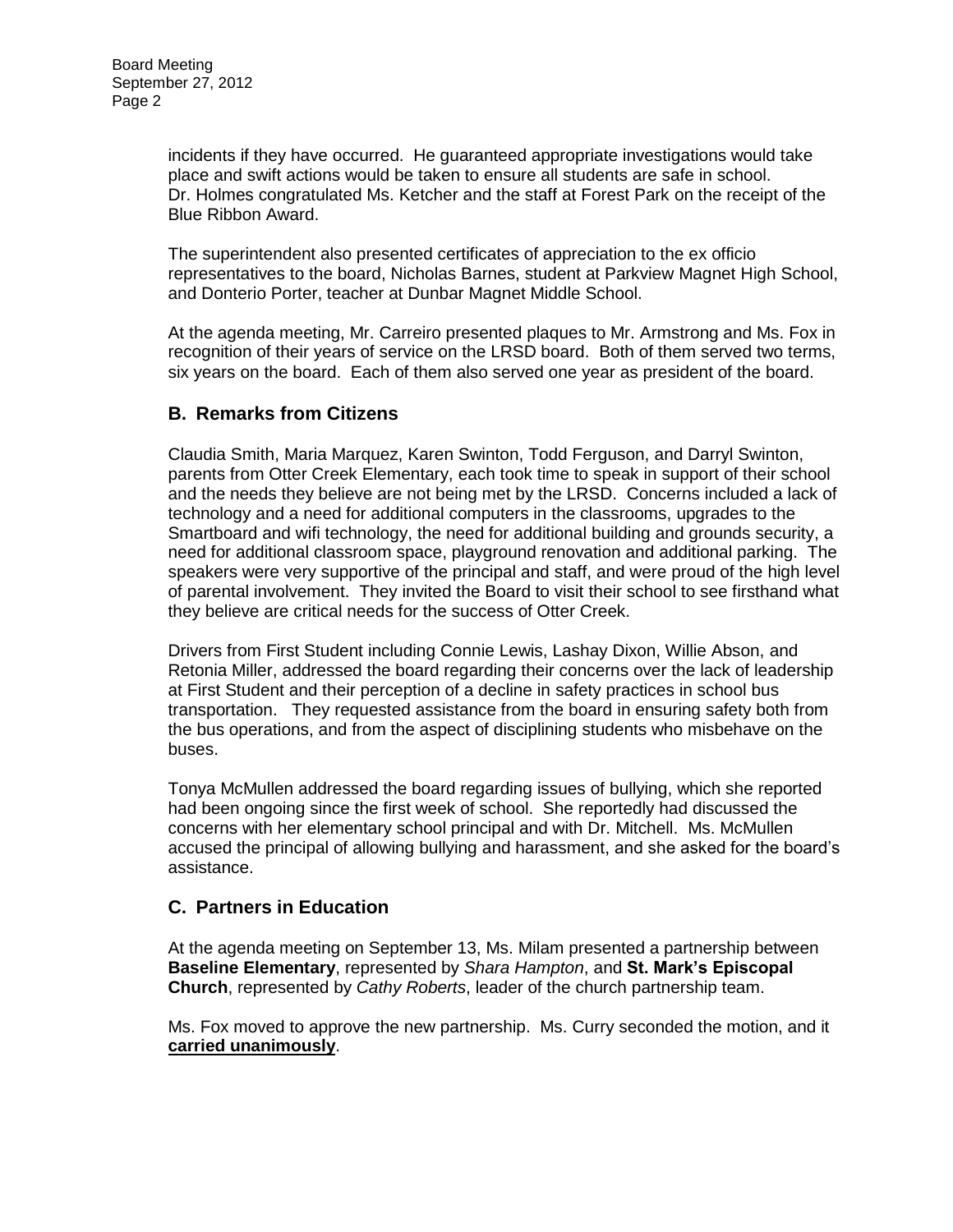# **D. Donations of Property**

Student representative Nicholas Barnes read the list of donations provided in the board's agenda. Ms. Curry moved to approve the donations presented. Ms. Fox seconded the motion and it **carried unanimously**.

| <b>SCHOOL/DEPARTMENT</b>               | <b>ITEM</b>                                                                                                             | <b>DONOR</b>                                              |
|----------------------------------------|-------------------------------------------------------------------------------------------------------------------------|-----------------------------------------------------------|
| Central High School                    | \$500.00 cash to the baseball team                                                                                      | Edward H. Passini, Sr.                                    |
|                                        | Four microwave ovens, valued at<br>\$300.00 for the teachers' lounges                                                   | Mr. & Mrs. Larry Alman                                    |
| Hamilton Learning Academy              | \$300.00 cash toward the purchase of a<br>golf cart                                                                     | Hamilton PTA                                              |
|                                        | \$1,000 cash toward the purchase of a<br>golf cart                                                                      | Anonymous                                                 |
| <b>LRSD Computers for Kids Program</b> | 81 computers with assorted mice,<br>keyboards and power cords valued at<br>approximately \$8,100.00                     | Wright, Lindsey & Jennings, LLP                           |
|                                        | 15 computers with flat screen monitors<br>and accessories valued at<br>approximately \$4,500.00                         | Social Security Disability<br><b>Determination Agency</b> |
|                                        | 18 computers and 12 monitors with<br>assorted mice, keyboards, and power<br>cords valued at approximately<br>\$3,600.00 | University of Phoenix                                     |
| <b>LRSD Gifted Programs</b>            | \$2,500.00 cash to the LRSD Quiz Bowl<br>program to defer costs of competitions                                         | <b>Windstream Corporation</b>                             |

### **DONATIONS**

# **E. Little Rock PTA Council**

Sarah Bernhardt addressed the board briefly, and encouraged them to follow up with the Otter Creek parents and to visit other schools across the district with similar needs. She thanked the LRSD administration for hosting the first PTA Council meeting.

# **F. Little Rock Education Association**

Ms. Kohler directed a statement to the bus drivers, expressing her appreciation for the services they provide our students.

She thanked the Otter Creek parents for coming down and voicing their concerns, and complimented them on the professional manner in which they approached the issues. She thanked Connie Green at Forest Heights Middle School for her professionalism and made reference to concerns with the problems surrounding substitute teachers.

She thanked Dr. Holmes for including her in the varying factions of district operations, citing improvements in the level of collaboration through the discussions where the important decisions are being made.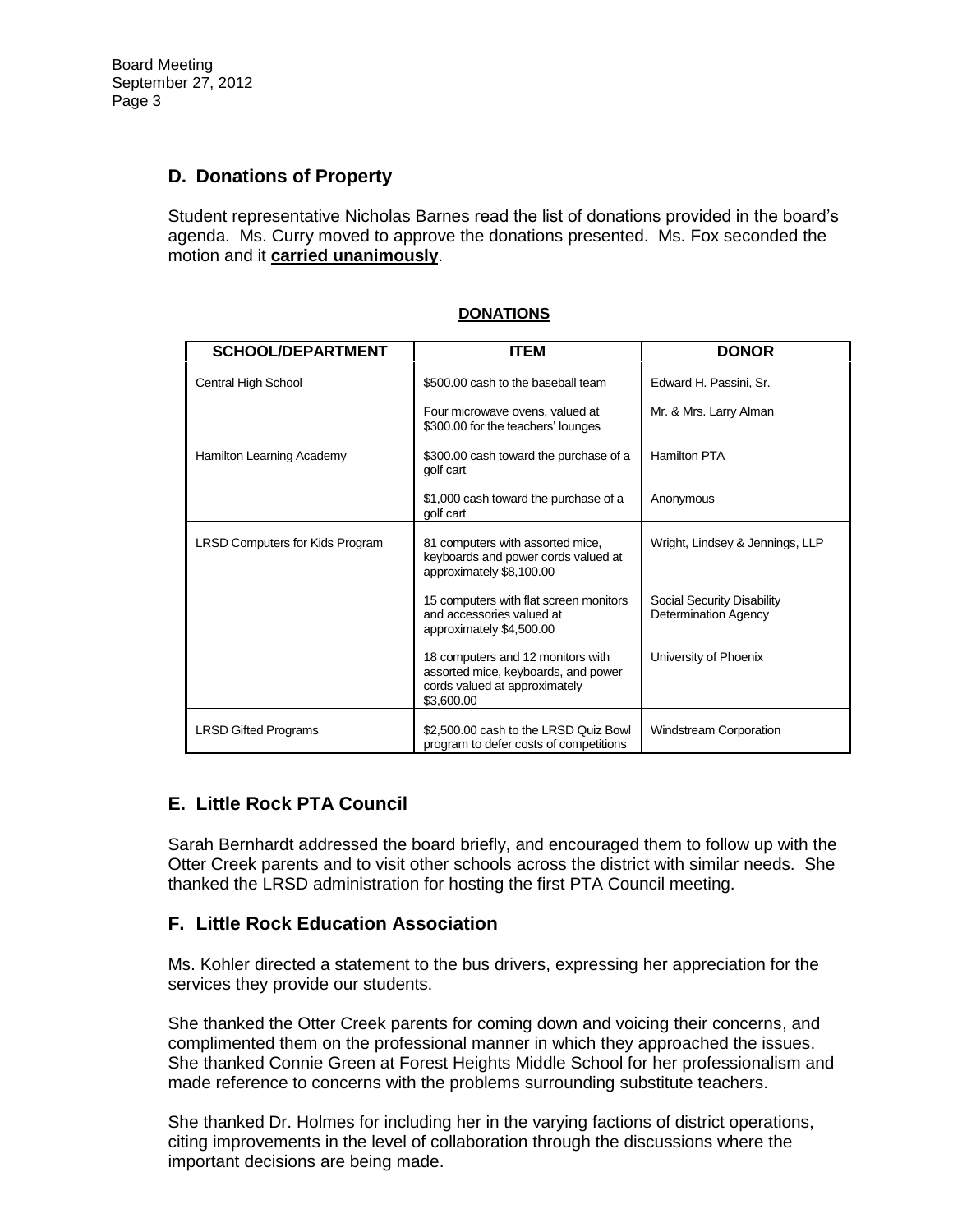# **III. REPORTS AND COMMUNICATIONS**

## **A. Remarks from Board Members**

Mr. Adams responded to some of the comments made earlier by Dr. Holmes regarding bullying and mistreatment of students in our schools. He assured listeners that he didn't want any child to feel unsafe in our schools, and he encouraged parents to be persistent and work up the line of authority until they reach a resolution when they have concerns. He also thanked the Otter Creek parents for expressing their concerns, and said it was his intent to begin working on a districtwide facilities plan. He thanked the administration for targeting the board's list of priorities, and he closed by thanking Ms. Fox for her service to the district.

Ms. Curry thanked Dr. Holmes for the manner in which he handled the discussion regarding the Latino students. She committed to working toward addressing all issues or concerns expressed by our students and parents, and promised she would endeavor to never leave anyone out of the equation. She also thanked the Otter Creek group for sharing their concerns and the bus drivers for the service they provide. She closed by thanking Ms. Fox and Mr. Armstrong for their years on the board.

Dr. Nellums acknowledged Ms. Fisken and Mr. Peterson, congratulating them on their successful run for the board. He asked parents to be involved by preparing their students, and encouraged them to watch academic progress as we near the end of the first grading period.

Ms. Johnson commented on an article recently published in the Arkansas Times, stating she had not read it and did not believe in some of the things she had heard. She encouraged the audience to get along with each other, and to teach children to get along with each other. She thanked the parents who spoke earlier, and she encouraged people in the schools to make sure invitations are sent to board members when there are activities in the schools.

Ms. Fox briefly thanked the board members for their comments, and expressed appreciation to Dr. Holmes for always being a child advocate. She thanked the bus drivers and said they were close to her heart for the job they do transporting the children safety every day. She commented on this being her last meeting, and thanked her fellow board members . . . "we might not always agree, but I have learned a lot and I have grown as a person," while serving on the board.

# **B. Presentation: ACT**

Mr. Burton presented a Powerpoint overview of ACT test results for LRSD students. Comparisons were provided between LRSD students and results of students across the nation. The presentation was attached to the board's agenda.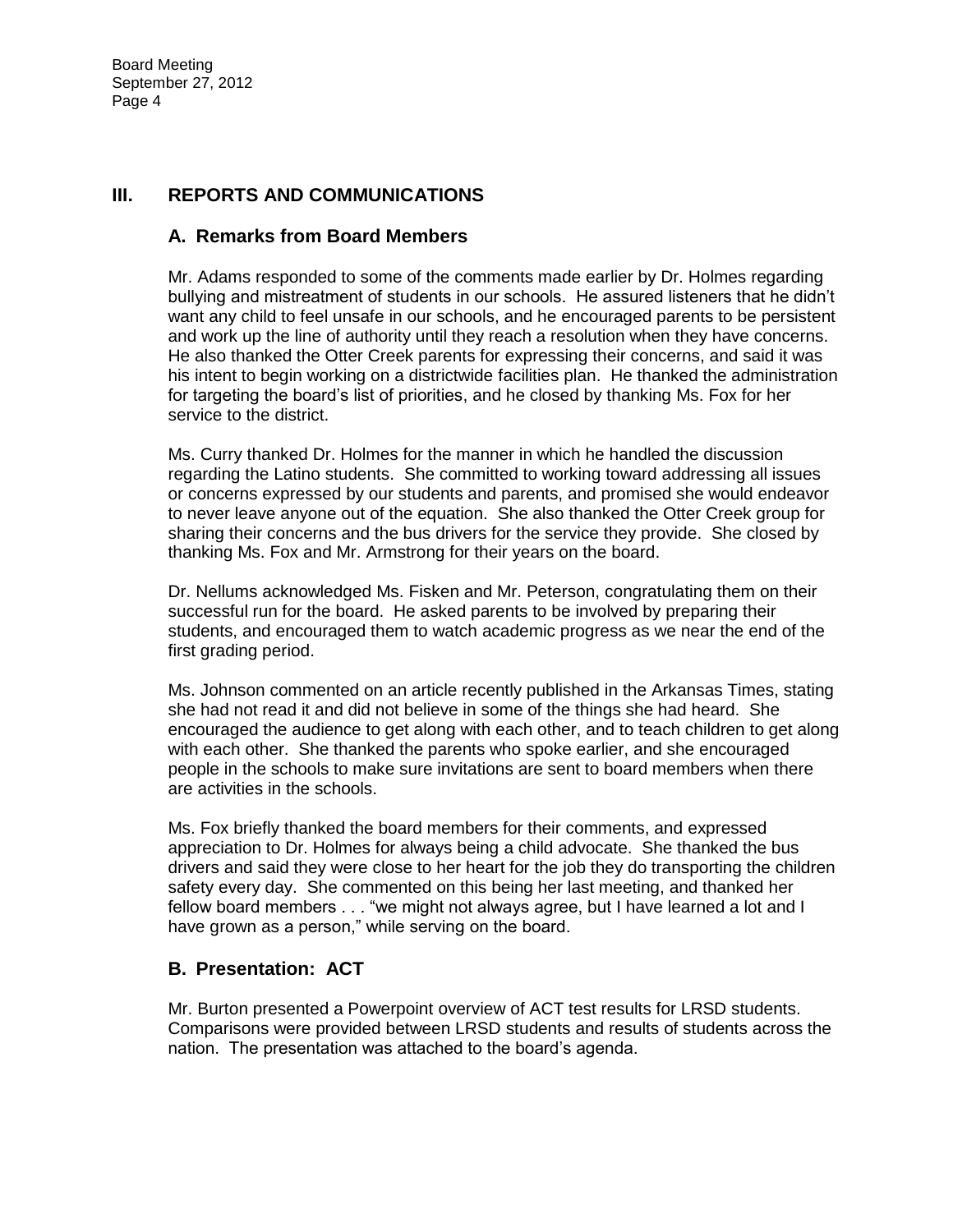Board Meeting September 27, 2012 Page 5

## **C. Internal Auditors Report**

Mr. Becker's report was provided in the board's agenda. He announced October 6, as the next Computer Power Day, to be held at Henderson Middle School. Information is available in the schools.

# **IV. APPROVAL OF ROUTINE MATTERS**

## **A. Minutes**

Minutes from the regular board meeting held on August 23, 2012 and from special meetings held on September 13 and September 20, 2012 were presented for review and approval. Ms. Fox made a motion to approve the minutes; Dr. Nellums seconded the motion and it **carried unanimously**.

# **SUSPENSION OF THE RULES**

Ms. Fox made a motion to suspend the rules and reorder the agenda. Ms. Johnson seconded the motion and it **carried unanimously**. Action on the resolution in support of the Forest Park pavilion was moved to this point in the meeting. It will be reported as it was printed in the agenda.

## **V. BOARD POLICY AND REGULATIONS REVIEW**

### **A. Regulation – Minority Vendors**

Board policy regulation DJF-R was presented for the board's review. No action was required. The regulation provides administrative guidelines and procedures for the implementation of board policy DJF Minority and Women Owned Enterprises, and includes procedures, budget goals for minority and women owned enterprises, reporting, outreach efforts and the formation of a business community panel.

### **B. Policy Revision – First Reading: JLCD Administering Medications to Students**

Board policy JLCD, which regulates the administration of medications to students, was presented for first reading review and approval. The changes would specify the administration of Glucagon and Epipen injections and other narcotic pain medications.

Ms. Fox made a motion to approve the policy revisions on first reading; Dr. Nellums seconded the motion and it **carried unanimously**.

### **VI. ADMINISTRATION**

### **A. Consideration of Charter School Applications**

Mr. Carreiro requested a suspension of the rules to consider an item not previously placed on the agenda. Dr. Nellums moved to approve the suspension of the rules; Ms. Fox seconded the motion, and it **carried unanimously**.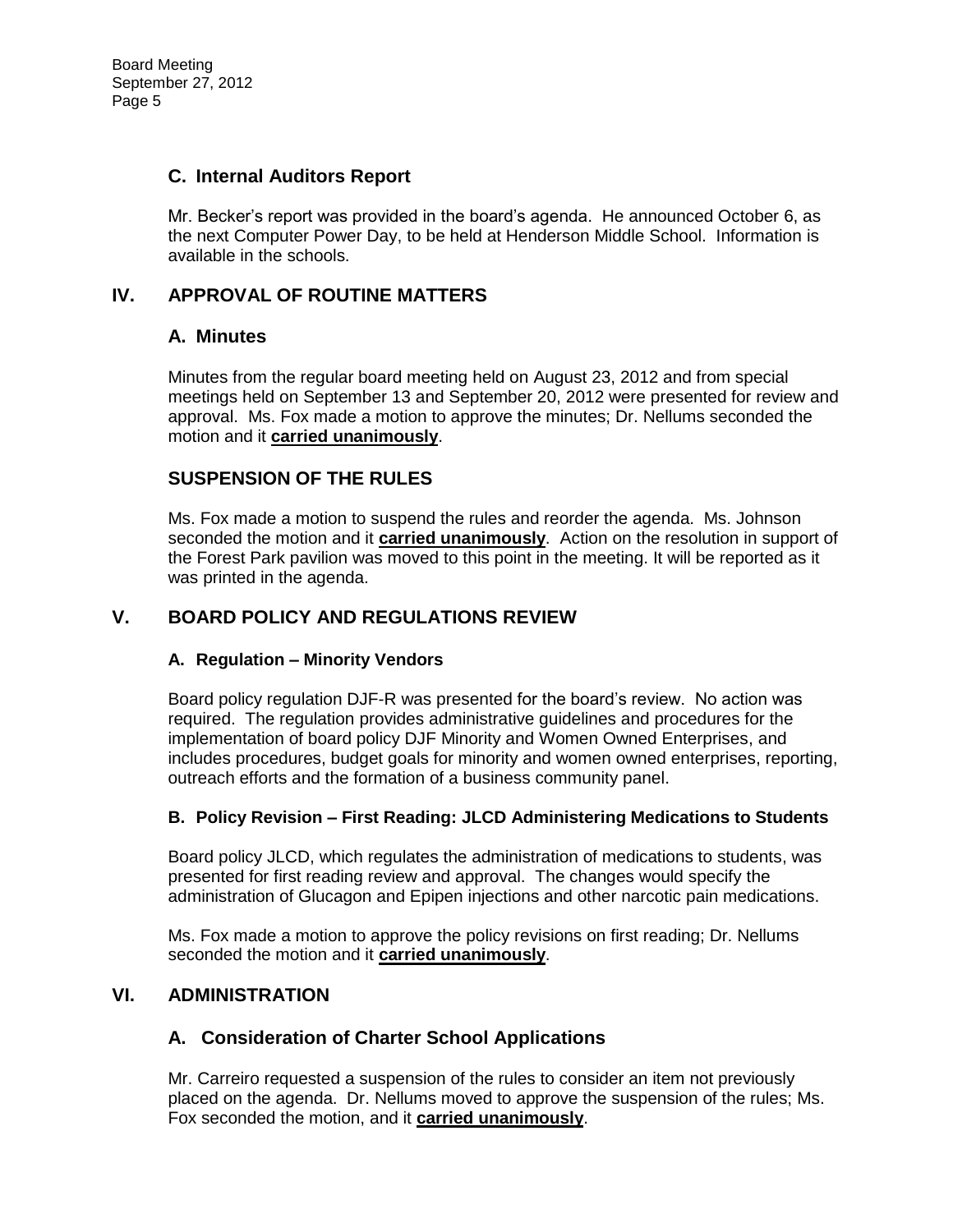Attorney Chris Heller provided an overview of recently filed applications to the Arkansas Department of Education for the approval of new charter schools.

The Arkansas Leadership Academy proposed a Health Science School, and at this point had not specified a facility. The application had been submitted, but it was incomplete.

Dr. Holmes recommended the board oppose the application and file written notice to that effect. Ms. Curry made a motion to approve the superintendent's recommendation to oppose. Ms. Johnson seconded the motion, and it **carried unanimously**.

A charter application from a management firm in Texas proposed a charter school on the campus of Arkansas Baptist College. The school would be a basic credit recovery and dropout prevention program, to be housed in a new building on the campus of ABC. There are plans for the building, but construction has not begun. There were favorable considerations based on the use of the college campus facilities. Cassandra Norman, the district's director of career and technical education, responded to questions. It was her opinion the proposal did not offer anything not already provided by the LRSD Accelerated Learning Center. The ALC has graduated approximately 100 students per year over their 12 years in operation using Nova Net and Plato for credit recovery and dropout prevention strategies.

Dr. Holmes recommended filing a letter of opposition based on duplication of services already provided by the LRSD. Dr. Nellums moved to approve the recommendation. Ms. Curry seconded the motion, and it **carried unanimously**.

The third application proposed a bilingual school which was previously denied by the ADE. The school would be called the Kidsmart Cultural Arts Charter, and would be located on Baseline Road near Baseline Elementary School. Their proposal targeted students in grades K-8.

Again, the superintendent recommended the board file a notice of opposition based on a duplication of services provided by the public schools. Ms. Fox moved to approve the superintendent's recommendation, and Ms. Curry seconded the motion. It **carried unanimously**.

# **VII. EDUCATIONAL SERVICES**

### **A. Arkansas Department of Career Education Start Up Grant: McClellan High School**

At the agenda meeting on September 13, Mr. Burton responded to questions from the board regarding the Arkansas Department of Education Start up grant application for McClellan High School. The grant would fund a STEM Works Initiative designed around hands-on learning, student teams, and projects centered around a pre-engineering program. *Project Lead the Way* will provide introduction to Engineering Design, Principles of Engineering, and Biotechnical Engineering. The grant requests approximately \$75,000.00.

Ms. Fox made a motion to approve submission of the grant application; Ms. Johnson seconded the motion, and it **carried unanimously**.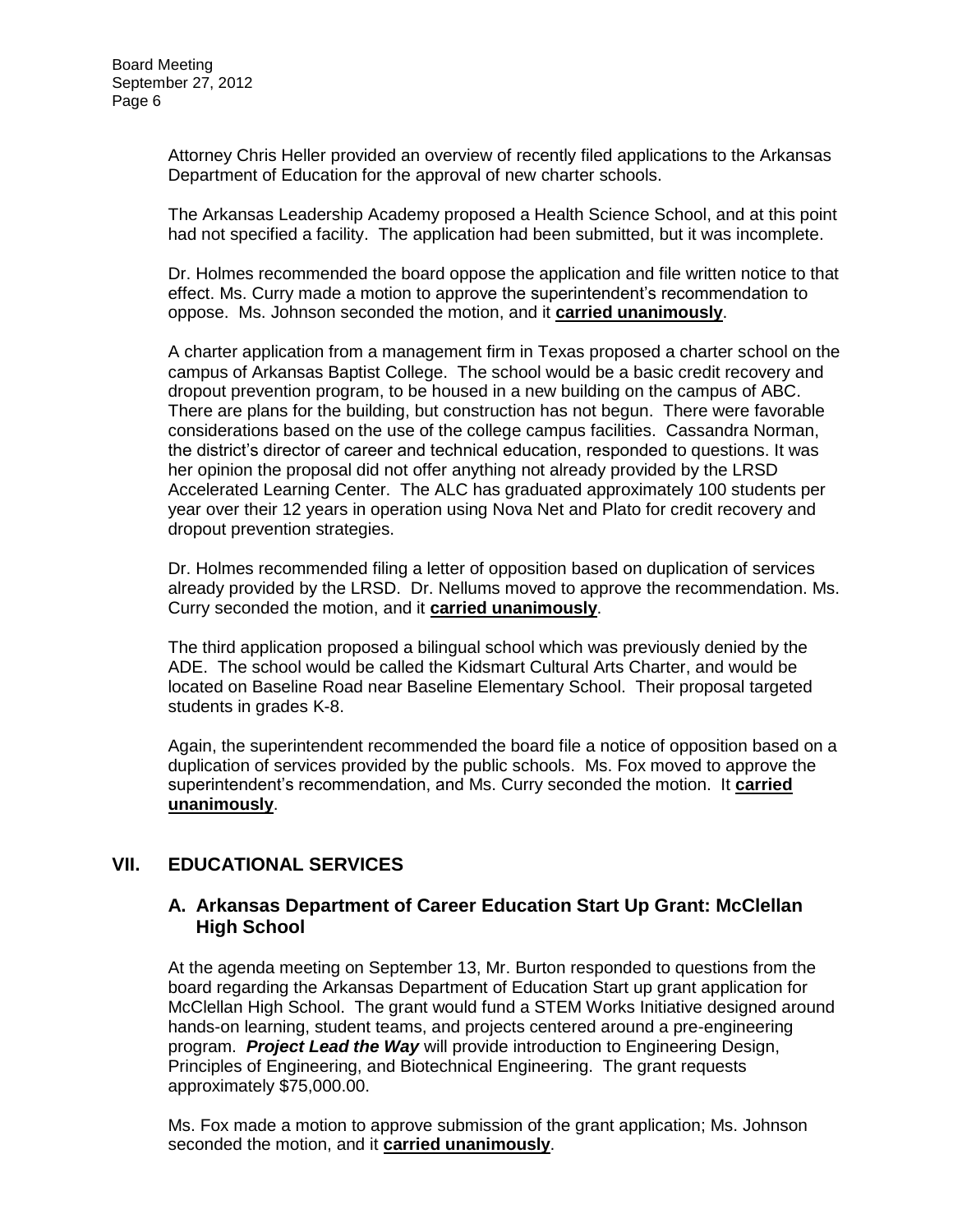# **VIII. SCHOOL SERVICES**

# **A. Resolution: Forest Park Elementary**

There was a review and discussion at the September 13 agenda meeting regarding a proposed Resolution supporting construction of a recreational pavilion at Forest Park Elementary School. Principal Ketcher and the Forest Park PTA president were present to provide information and respond to questions.

The Forest Park PTA and the LRSD will establish a partnership to finance and construct a covered walkway and pavilion. Cromwell Architects created the renderings and have donated their services to the project. Ms. Fox moved to approve the Resolution supporting the project; Ms. Johnson seconded the motion, and it **carried unanimously**.

# **B. Arkansas College and Career Planning System**

Arkansas Works is an initiative of Governor Mike Beebe, adopted by the Arkansas Workforce Cabinet. It is administered by the Arkansas Department of Career Education and targets 21 counties in Arkansas, including Pulaski County. The initiative will focus on increasing the ACT scores of students, reducing the remediation rates, improving the effectiveness of post secondary and career planning information, and providing high school students with career opportunities in Arkansas.

Mr. Burton responded to questions from the board and presented the administration's recommendation to approve participation and application. Ms. Fox moved to approve the recommendation. Ms. Johnson seconded the motion, and it **carried unanimously**.

# **IX. HUMAN RESOURCES**

# **A. Personnel Changes**

Routine personnel changes were provided in the board's agenda. Ms. Fox moved to approve; Dr. Nellums seconded the motion and it **carried unanimously**.

# **X. FINANCE & SUPPORT SERVICES**

# **A. Right of Way Acquisition**

The City of Little Rock requested an easement at the LRSD Metropolitan Career Technical Center located on Scott Hamilton Drive. A road widening project from Baseline Road to J. E. Davis Drive will begin in approximately three months. Traffic flow in and around Metropolitan will be improved and the district would receive approximately \$3,100 for the easement. The board was asked to approve the contract to sell the easement. The right of way contract agreement was attached to the agenda, and was provided for the board president and superintendent's signature. Mr. Bailey responded to questions.

Ms. Fox moved to approve the contract for granting the easement as recommended. Ms. Curry seconded the motion, and it **carried unanimously**.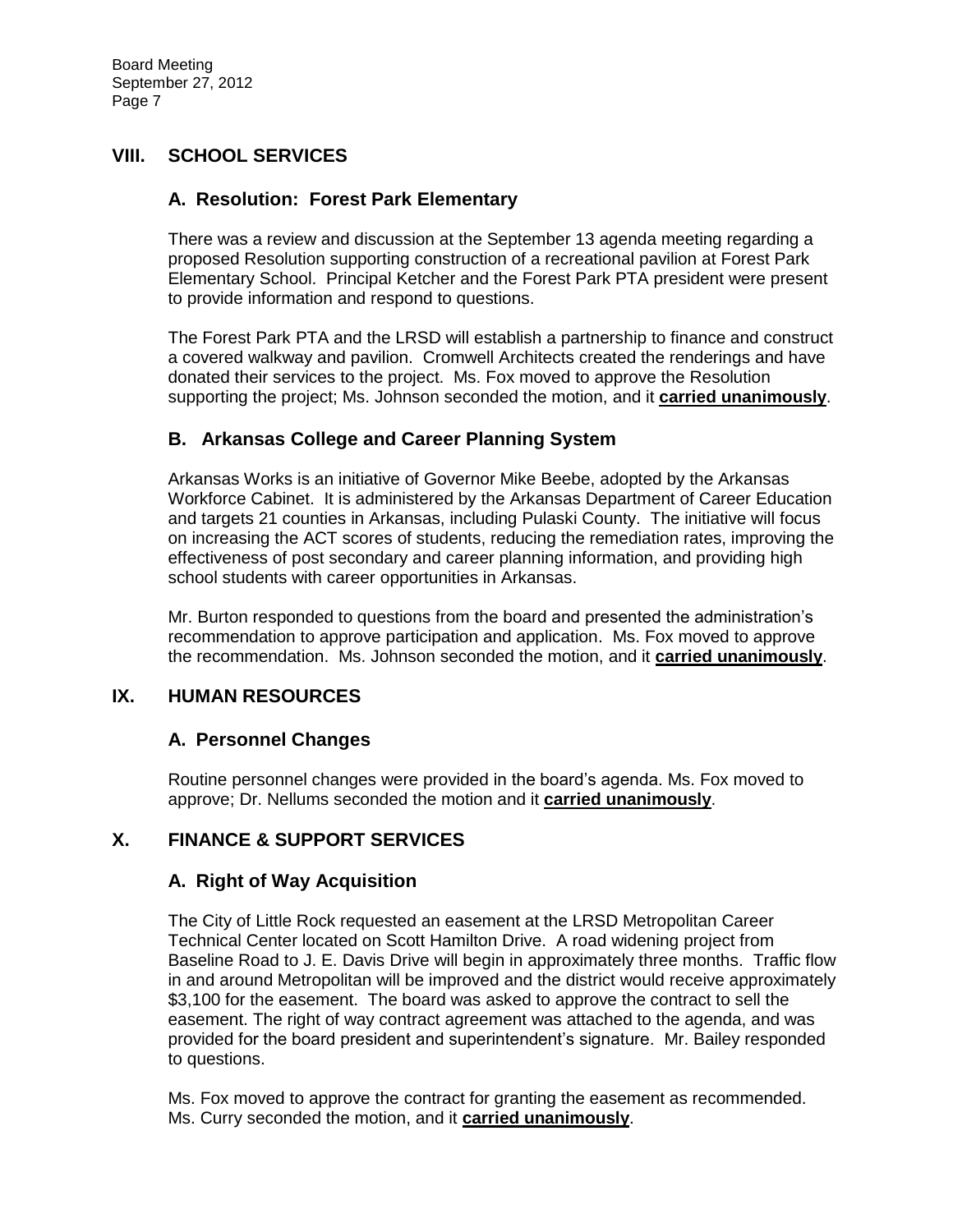Board Meeting September 27, 2012 Page 8

## **B. 2012-2013 Budget**

Mr. Bailey reviewed the budget documents and highlighted the noteworthy aspects of the documents presented. By Arkansas law, the budget must be approved by the board and submitted to the ADE no later than September 30, 2012. The board had held previous worksessions to review the documents on May 31 and on August 30, 2012.

Ms. Fox moved to approve the budget as presented; Ms. Johnson seconded the motion, and it **carried unanimously**.

### **XI. CLOSING REMARKS**

Ms. Curry thanked Dr. Holmes and staff for their visit to Southwest Little Rock to review and discuss the flexibility plan.

Ms. Fox reminded listeners of the Patriotic Assembly tomorrow morning at Forest Park Elementary School, at 9:00 a.m.

Saturday, October 6, is the next Computer Power Day.

The Central High School Band Booster Club is sponsoring a Pig Roast prior to their Friday night game, and Central will be featured on Daybreak in the morning 5:00 a.m.

The board took a brief recess at 8:12 p.m. Hearings resumed at approximately 8:30 p.m. Dr. Nellums left the meeting prior to convening the hearings.

# **EMPLOYEE HEARINGS**

Attorney Khayyam Eddings represented the LRSD; CTA representative Michael Coleman represented the employee. <Employee> requested reconsideration of the superintendent's recommendation for termination.

Principal Donna Hall recommended termination based on concerns over the upkeep and cleaning of Otter Creek Elementary School. It was January 3, during the winter holiday, when Ms. Hall went to the building to do a walk through prior to students and staff returning to work after the break. She found the building had not been cleaned during the two week break. Trash had been left in the hallways and classrooms, bathrooms were dirty, and there was food left in the trash cans in the cafeteria.

Ms. Hall called <Employee> in to walk through the building with her and to discuss concerns. She didn't consider the request as disciplinary in nature, but wanted to ensure the building was cleaned and ready for the staff and students when they came back to school after the break. She stated <Employee> became frustrated during their conversation and left, announcing he no longer wanted to work at Otter Creek. He stated he would ask another administrator to assist him in getting a transfer to another location, and he began taking sick leave.

<Employee> was communicating his absences to Ms. Hall through text messages, beginning January 3, and he reported in sick January 5 – 17. His text messages stopped after that time, and Ms. Hall recommended he be terminated for his failure to return to work.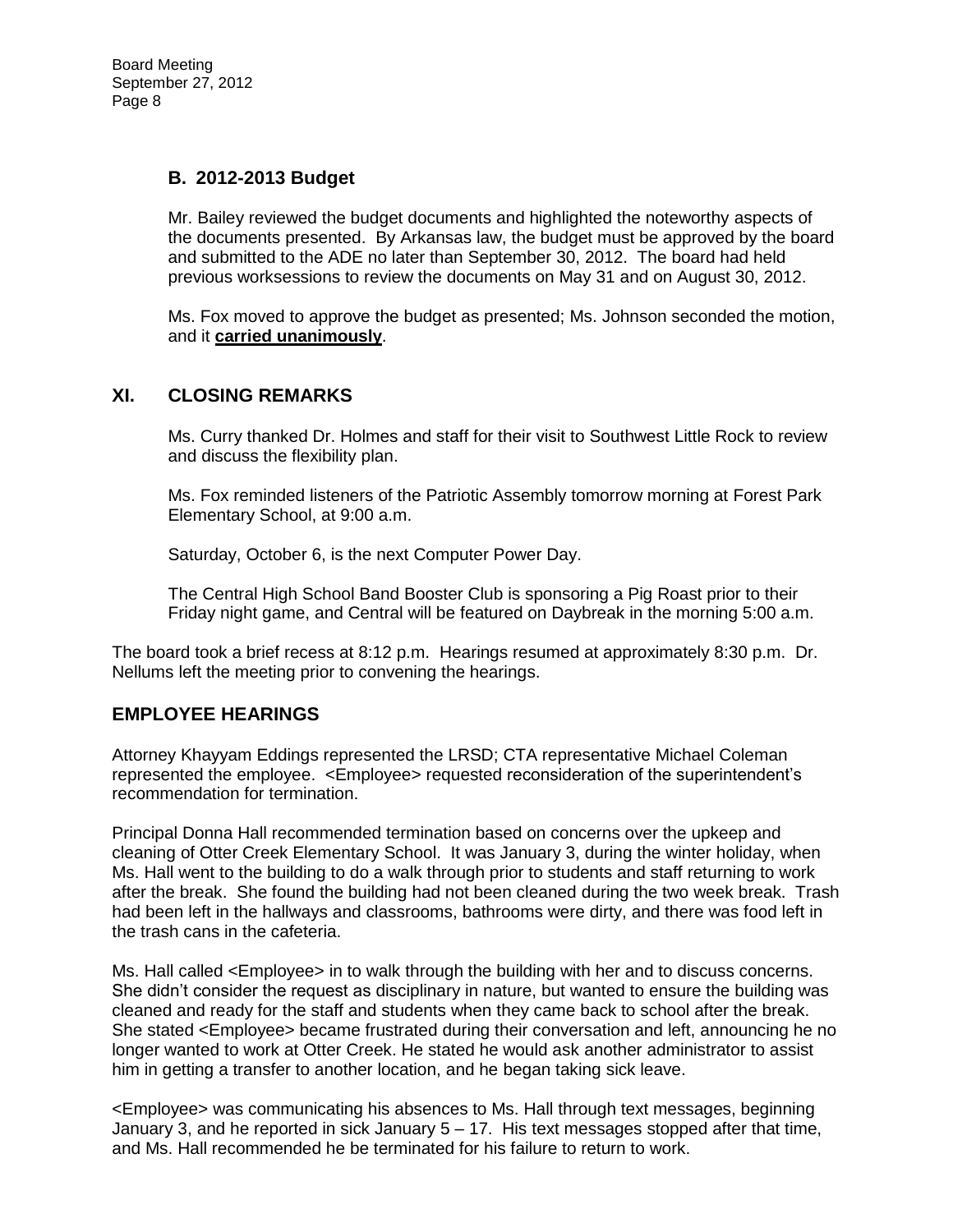Mr. Eddings noted in his questioning of Ms. Hall that <Employee> had reportedly been under a doctor's care, but that he also attended a job interview on Friday, January 13, and had reported to Mr. Robinson in Human Resources that he was also working as a barber during the time he was calling in sick. <Employee> admitted that he was not a licensed barber, but that he did know how to cut hair.

Mr. Coleman addressed the board, stating <Employee> had been in the district for 3 years, and had been a good employee with no disciplinary infractions. He had worked as the conditional or temporary head custodian at Otter Creek since September 11 on a full time basis, and had trained substitute custodians to perform their job duties. He had been under a great deal of stress filling in as the head custodian while the permanent custodian was out on medical leave. <Employee> had completed tasks other custodians had left to be done, and had done a good job for Ms. Hall at Otter Creek. Mr. Coleman stated to the board it was his belief <Employee's> due process rights were violated in the process of recommending him for termination.

Dell Hendricks Custodial Supervisor for the LRSD was present at the hearing and responded to questions regarding the day she visited Otter Creek to inspect the building with Ms. Hall. Ms. Hendricks had spoken to <Employee> and questioned why he was angry about being called to look at the things in the building that had not been done. She tried to calm <Employee>, but she was unable to keep him from walking out in anger. She felt <Employee> was upset because he felt underpaid for the work he was doing as the conditional head custodian.

Robert Robinson was called to respond to questions regarding an email he sent to Dr. Holmes regarding <Employee's> assignment.

<Employee> testified regarding his absence, stating he was under a doctor's care and that he had turned in a doctor's statement and the keys to the school on January 8. He denied statements made by Ms. Hall regarding the condition of the building, stating he had worked every day he was scheduled to work during the Christmas break. He said he went home ill due to high blood pressure and that the doctor told him to remain off work until February 7. He stated he wasn't informed of the requirement of the FMLA to turn in leave paperwork by the principal, the custodial supervisor, or anyone in human resources.

The board convened a closed session for deliberations at 11:51 p.m. They returned at 12:00 p.m. and reported no action was taken in closed session.

Ms. Fox made a motion stating the district had proven items  $1 - 3$  of Dr. Holmes termination letter. Ms. Curry seconded the motion, and it **carried unanimously**.

Ms. Fox moved the district did not prove item #4 of the termination letter. Ms. Curry seconded the motion, and it **carried 4-1**, with Mr. Carreiro voting no.

Ms. Fox made a motion to uphold the superintendent's recommendation for termination; seconded by Ms. Curry. The **motion carried 5-0**.